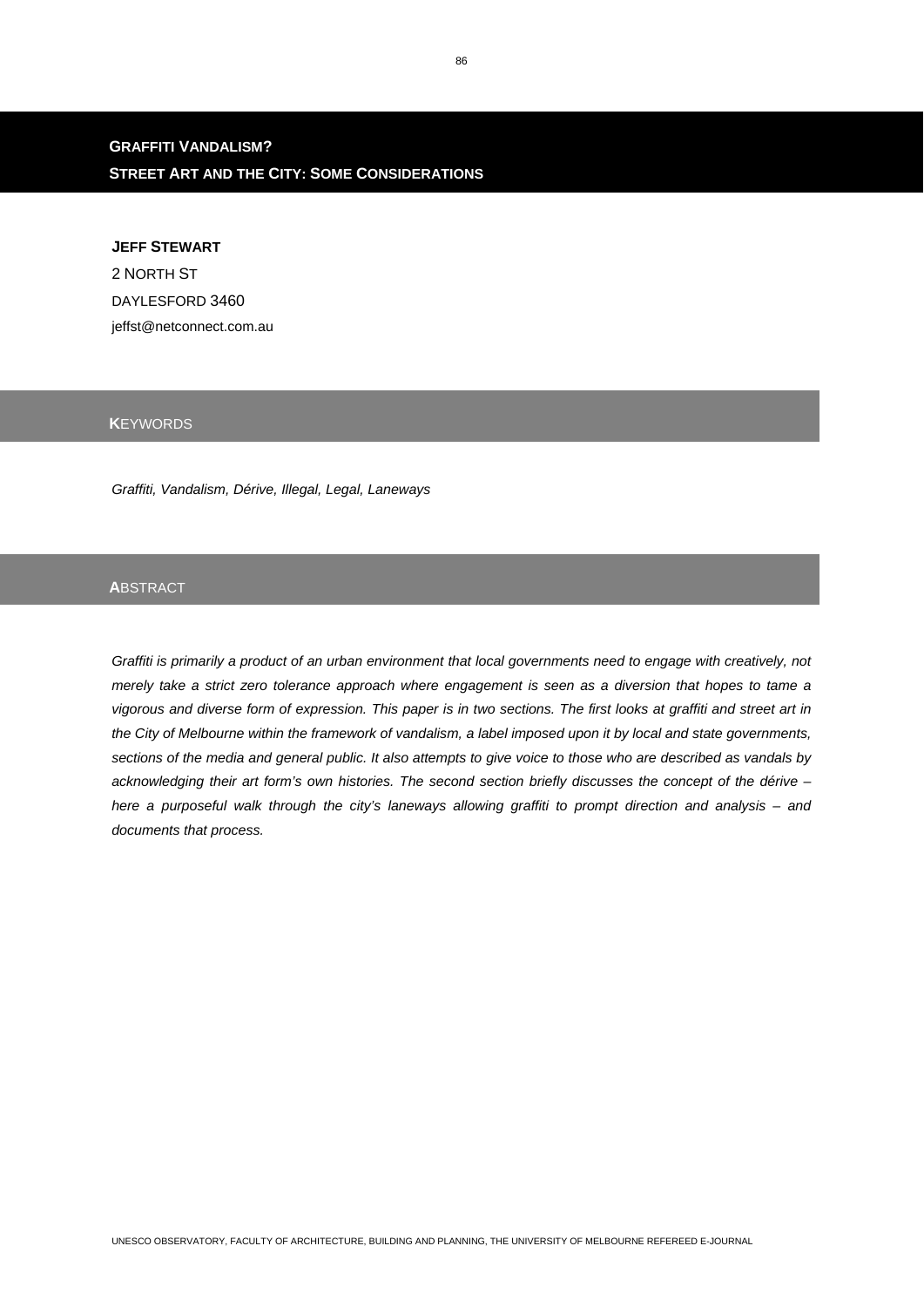#### **GRAFFITI VANDALISM?**

*I did a few paintings about vandalism just to reclaim the term, and just go, you want to say I'm a vandal, fine I'm a vandal. I'm quite happy to be a vandal. If you tell me I can't do something that doesn't mean I'm not going to do it. I think vandalism can be really, really positive. Vandalism can highlight certain issues and be a really empowering thing. I encourage people to vandal when it is like that.* 

Melbourne graffiti artist Vexta, in Nicholas Hansen's film *Rash*, 2005

Street art in Melbourne, as in many other Australian cities and suburbs – as well as internationally – is a fraught conversation. In 2006, just in time for the Commonwealth Games, Melbourne was declared by the local council to be a zero tolerance zone for graffiti, a place where graffiti "will be removed within 24 hours" of the council being notified of its presence, and where "The City will act as an advocate for legislative change to give Victoria Police greater powers to deal effectively with graffiti vandals" (City of Melbourne Graffiti Plan, 2006). The Love Melbourne group – which included their chair, Major General David McLachlan AO (Rtd) the Victorian state president of the Returned Servicemen's League; John Webster, the general manager of the Herald and Weekly Times (*Herald Sun*); Shane Healy, the general manager of talkback radio station 3AW; Bill Horman, the president of Neighbourhood Watch; City of Melbourne councillor David Wilson; Scott Chapman, Director of Marketing, City of Melbourne; Deidre Willmott, Government Relations, Commonwealth Games Corporation; Assistant Commissioner Gary Jamieson, Region 1 (Central) Victorian Police; as well as other government, social and business leaders – had as their objective the "eradication of any uncontrolled graffiti within Melbourne, through tougher policing, new anti-graffiti legislation, commissioned works, education, penalties, establishment of graffiti squads and more". Love Melbourne, while supporting the Games clean-up would like to see the "blitz" extended "beyond the Games, for up to five years … what we're trying to achieve is a cultural change" (*Herald Sun*, 23 January 2006).

All this was happening at the same time as *Stencil Graffiti Capital: Melbourne* by Jake Smallman and Carl Nyman, the first book honouring Melbourne's street art, was being published; the establishment of the City Lights street art gallery in Hosier Lane, which has one of the highest concentrations of graffiti in Melbourne; Nicholas Hansen's graffiti film *Rash* was being screened; and graffiti walls were becoming familiar enough to be used as backdrops for wedding photos.

87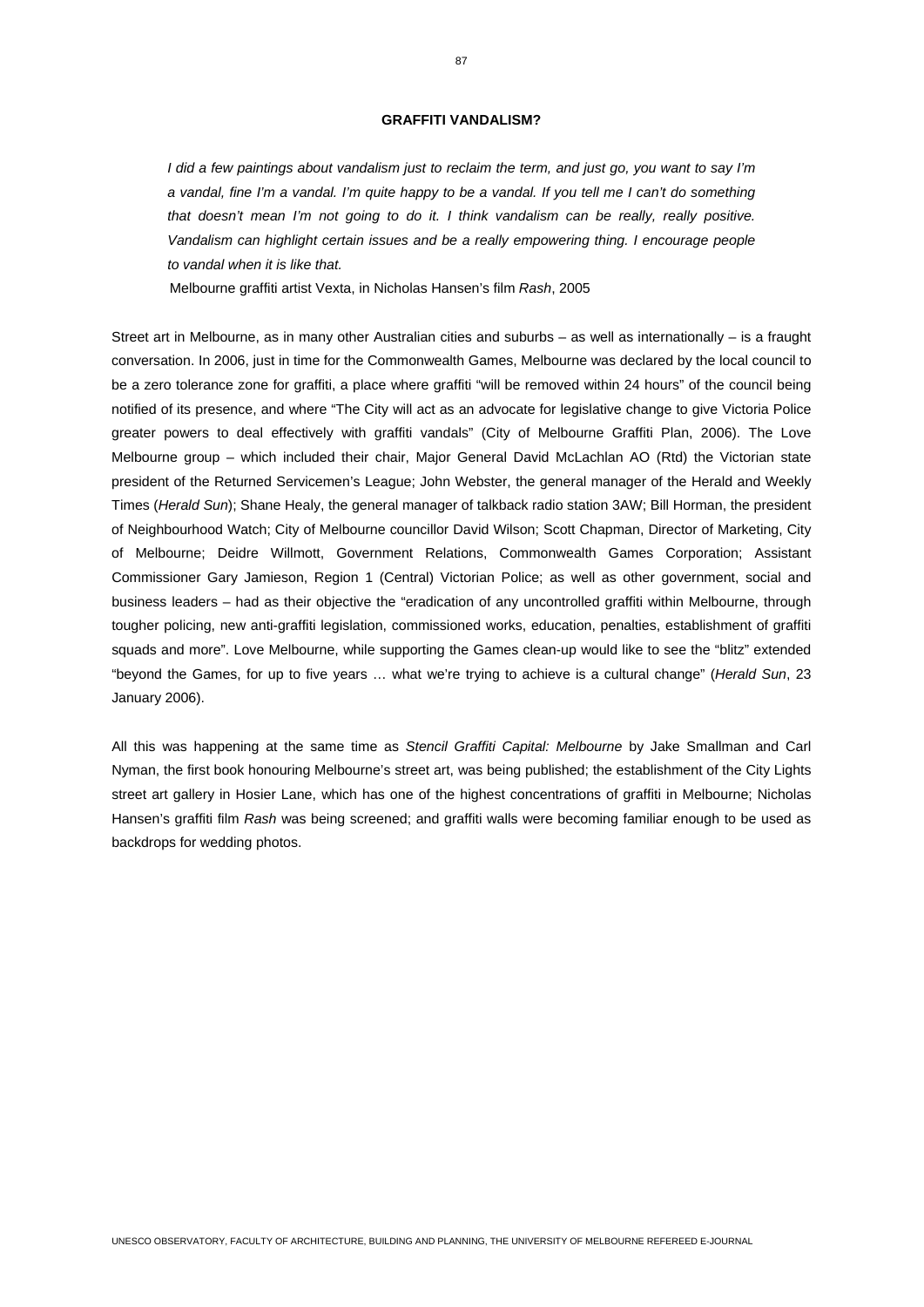

*Wedding Party Hosier Lane* 

Vexta, in the quote I chose to use as the epigraph of this piece, qualifies her use of the term "vandal", but newspaper articles that have helped to prompt her appropriation of the term generally do not. Headlines continually marginalise street art as a major crime performed by organised violent gangs: "Police tear into vandalism gangs" (*Herald Sun*, 16 February 2006); "Paint Vandals" (*Herald Sun*, 17 March 2007); Train travellers "held hostage by graffiti vandals …" (*Herald Sun*, 23 January 2006); "New lines drawn in graffiti war" (*Herald Sun*, 4 March 2005); "Continuing war against graffiti on trains. Mindless vandalism or creative expression?" (*Age*, 23 April 2003); "Attack on Graffiti: Police have unleashed a war on Melbourne's graffiti menace" (*Herald Sun*, 21 January 2006). This aggressive and militaristic language, especially from the *Herald Sun*, has been consistent over a number of years, used in what that newspaper has labelled, the "Graffiti Wars", in which it promotes itself as being on the "Frontline" (*Herald Sun*, 23 November 2007). Steve Beardon, founder of Residents Against Graffiti Everywhere (RAGE) wrote in a feature article for the *Herald Sun*: "The difference between art and vandalism is permission. Graffiti is a criminal act, along with its culture." (*Herald Sun*, 25 January 2006).

A vandal, apart from the historical reference to the Germanic people of the fourth and fifth centuries who invaded parts of Western Europe, is generally understood in terms of the *Oxford English Dictionary*, that is, as being a wilful or ignorant destroyer of property, or of anything beautiful, venerable, or worthy of preservation. Yet for most graffiti artists their work is not about destruction so much as being an addition to the environment, a considered placement. It is not the slashing of seats, nor is it the smashing of windows; it is not permanent nor is it a physical attack, but it is illegal. Sixten, a visiting street artist from Sweden says: "From the beginning you just want to make things beautiful. I like doing spots that are hard to reach or high risk, or you risk getting caught or whatever because it is definitely an adrenalin rush and its lots of fun doing what you're not allowed to do." (Hansen 2005) Doing a piece "gets the adrenalin pumping" (Norska: interview with author, 2008); the thrill of making a work is potent. Demote, who has been doing graffiti since the 1980s says: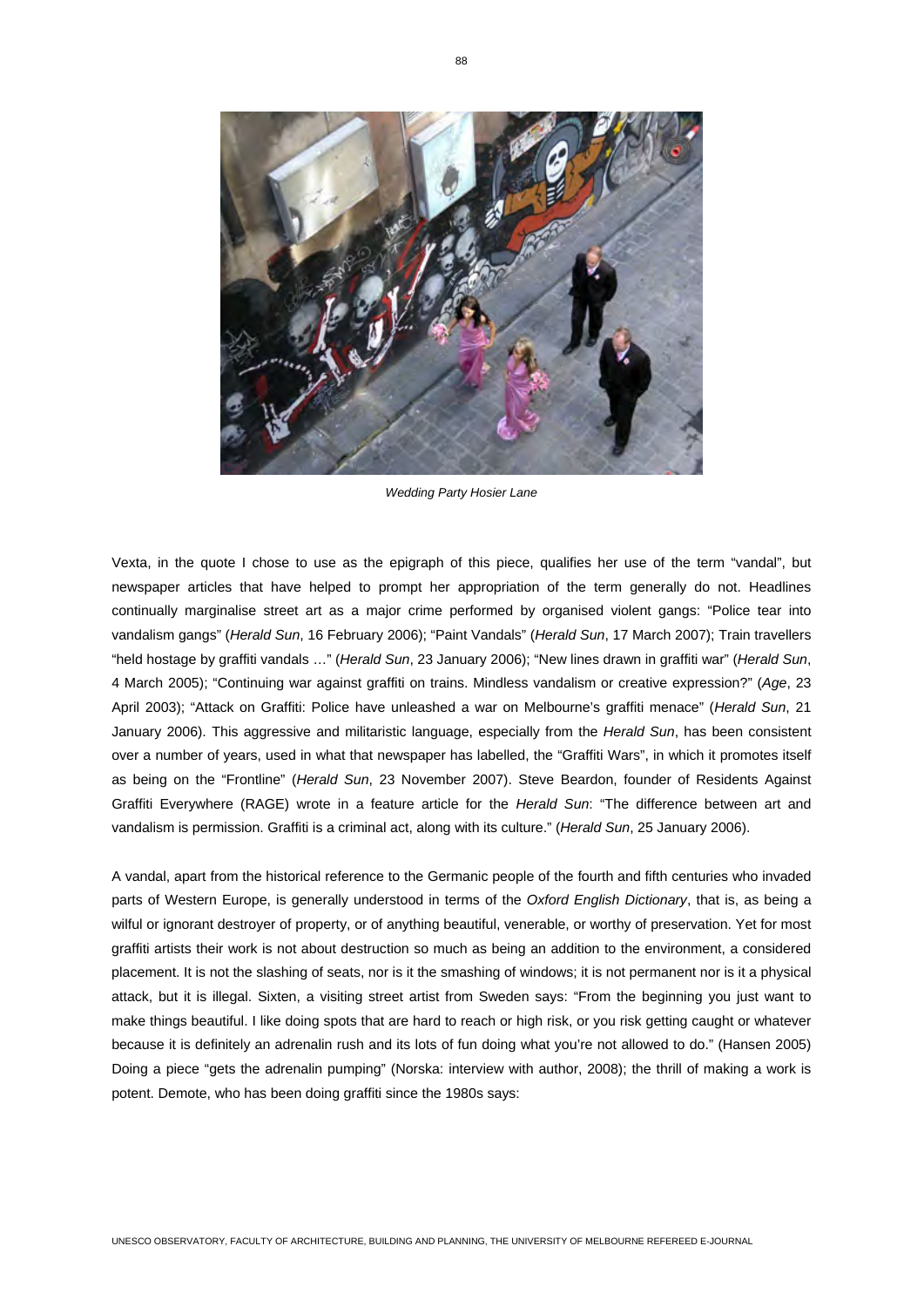Where I choose to place things is environment specific ... I don't go out to fuck things up: I go out there to do something creative … The fundamentals for me are understanding the history of the art form, understanding letter forms, understanding the people who pioneered different things – and understanding the moral issues of placement' (Dew 2007: 195).

Dlux, a Melbourne stencil artist, claims there is an ethic within stencillers' circles about which sites constitute "fair game" – artists, he says, avoid heritage buildings and, for the most part, residential properties. He also says that racist and sexist stencils generally will not last long on the wall. "People [other artists] react much more negatively to sexist or racist graffiti. They get covered over much more quickly. People will add their own messages to offensive stencils …" (*Age*, 16 August 2003).

"Fair game", the "moral placement" of a work, the desire to "want to make things beautiful", these are the ethics that most street artists abide by but, as Vexta says, there will always be some people "who are essentially trouble makers to the core, and they don't really have codes of practice" (Hansen: 2005). For Vexta, graffiti "encourages people to debate" and hopefully brings them together (Dew 2007: 241). Vexta's call to paint under the banner of vandalism is a call for her community to respond to the labelling and media portrayal of their practice. Hers is an ethical vandalism. What Beardon sees as vandalism as defined by the *Shorter Oxford*, many of those who make graffiti see as a means of communication in a world that often has little time or space for the voices of young people. Graffiti artist Tais Snaith says it is a way of "trying to claim [the city] while we can. It's a way of documenting a group of people who lived in that town, at that time and not just rich business people." (Hansen 2005) Vandalism becomes the voice of a prolific, dedicated, loosely connected, subculture that makes art on the walls of the city in a number of styles ranging from tags to full pieces and stencils.

What Beardon emphasises in his *Herald Sun* article, besides the dire criminality of vandalism, is that graffiti, to be art, needs to obtain the permission of those in authority, whereas the artists themselves would argue that permission legitimising the work is gained from their peers and graffiti's own prolific history. A section of the *Melbourne City Council (MCC) Graffiti Management Plan*, primarily a document of prohibition against graffiti, under the heading "Diversion", speaks of the provision of legal walls, designated areas where artwork is sanctioned through a permit system:

The City of Melbourne will work with property owners, mangers and occupiers, graffiti writers, Victorian Police and local communities to investigate providing legitimate avenues for murals and street art to be displayed.

The City of Melbourne will engage with the arts community regarding murals and street art, for example, in conjunction with cultural festivals or arts development projects in the public domain.

The City of Melbourne will positively engage with graffiti writers in mentoring and arts programmes to facilitate opportunities for legitimate artistic expression and to divert their efforts away from illegal and towards high quality work.

*Melbourne City Council (MCC) Graffiti Management Plan, 2006*

The City of Melbourne sees legal work as a diversion from the illegal. It sees the funding of street art projects as a way of hopefully curtailing the output of artists and restricting them to council-sanctioned spaces, where the emphasis is on high-quality work. But what is not acknowledged is that for an artist to be able to create such work they must be experienced and, as in any other field where expertise is demanded, there is an apprenticeship that needs to be served and a range of skills developed before one becomes proficient and able to build up the personal style that is so often admired by pedestrians, train travellers and councillors alike. These skills, for a graffiti artist, are honed on the street, on trains and in railyards, and they often begin with tagging, targeted as the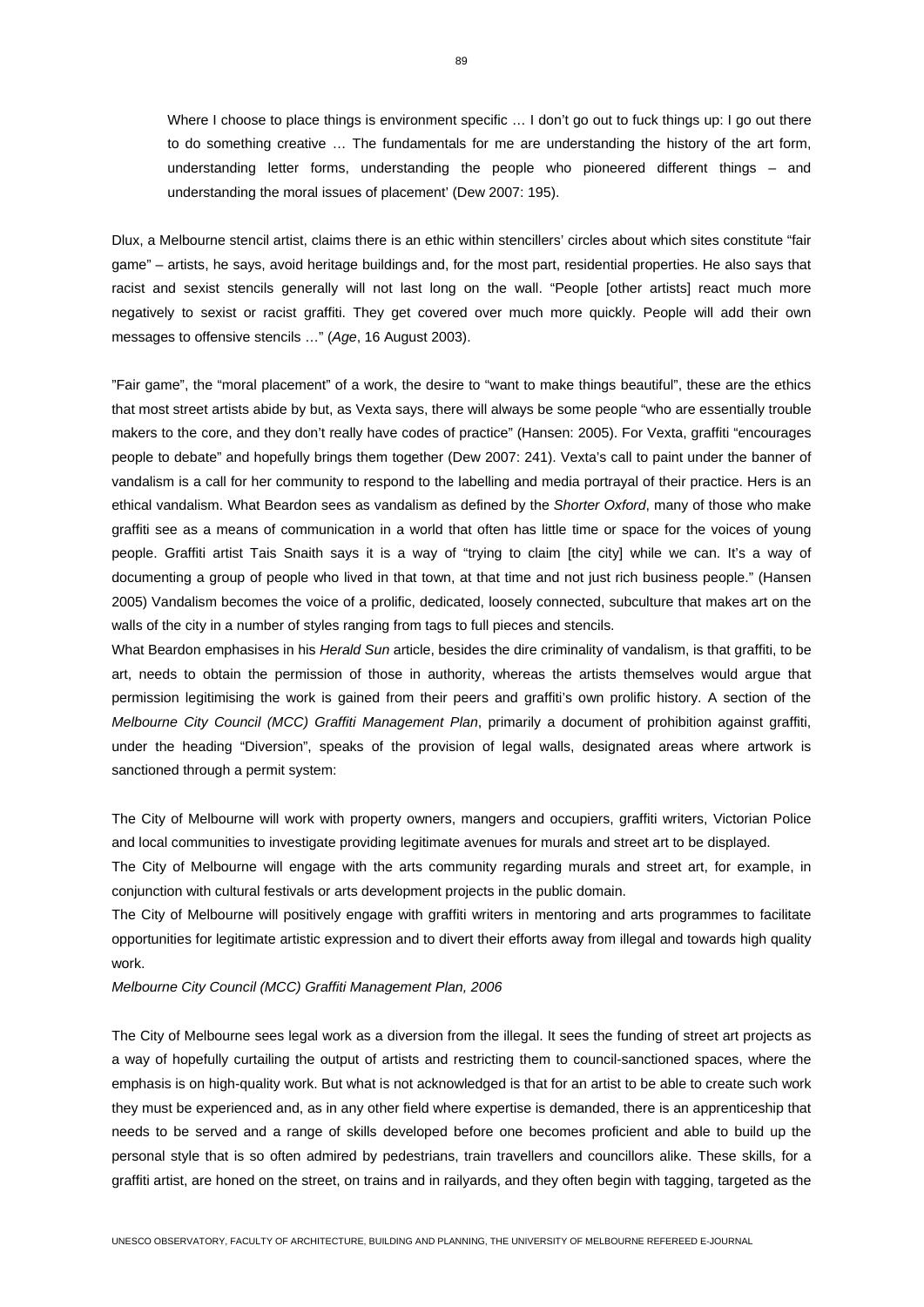worst of what the council and many residents see in graffiti. It is just not possible to divorce most street art from tagging; a form that also has its own styles and levels of expertise. On the MelbourneGraffiti.com website each artist interviewed is introduced through their tag. Of the twenty-nine artists I viewed on the site (25 February 2008) the diversity of styles and possibility of expression was extensive.

It [doing tags] started off as friendly influence then became a passion … I practised a lot on my tags until I got good, before I actually started doing graffiti in the streets and basically it became a part of my life. I love doing it. I love colours ... You put the fat cap on your spray can, which is a fat nozzle that comes out ruler length. You can work so quick ... With a spray can you can just spray – shwwitt, shwwitt – and it's done. Is it art? Most definitely (Norska: interview with author, 2008)



*Norska painting in legal Tunnel Project* 

The principal difference between legal street art and its illegal counterpart may be neatness. Legal art is done where permits are obtained, the artists are often contracted, paint is usually purchased by the owner of the property or local council and the wall is worked on over consecutive sessions that have been determined in consultation with local businesses and people living in the immediate vicinity. Illegal work is created under the pressures of, often, having to work at night, being aware that police or other authorities may have you under surveillance and working quickly (which graffiti artists do, with great skill and very conscientiously) to move on before one is possibly threatened or arrested. This type of pressure and material restriction is alleviated in legal work, which enables artists to perhaps consider their skill levels more minutely, or begin to think of the whole wall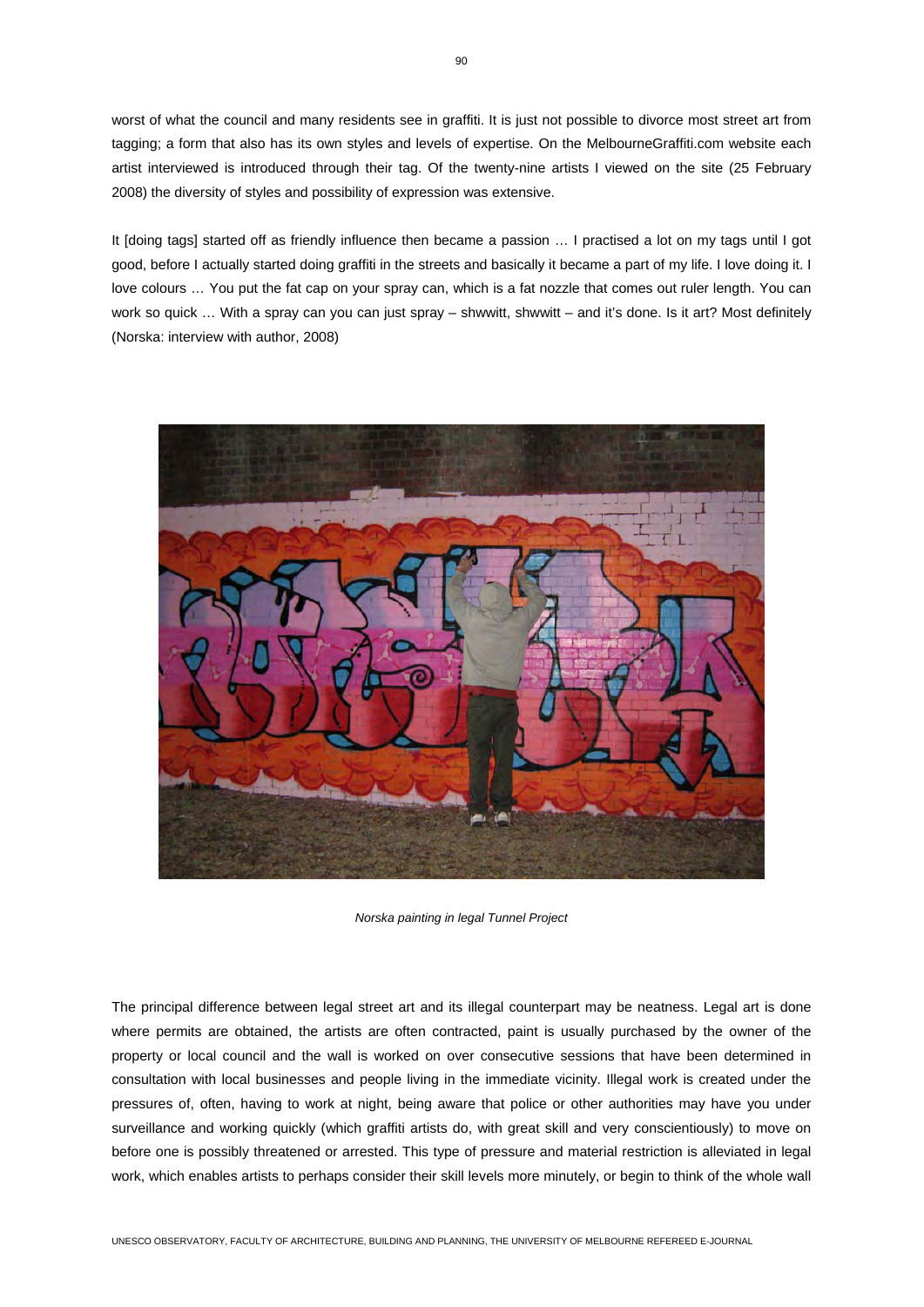as one unit, a unit made up of separate pieces still, but one that may be interconnected through colour choices or fill between the individual artist's works.

The Tunnel Project in Princes Park, Melbourne, June 2007, which I helped to instigate, was organised through The Artful Dodgers Studio and funded by MCC and the Juvenile Justice Department. Mentors and professional art workers cooperated with street artists to graphically unify a large and heavily used bike tunnel that had a history of being tagged and graffitied. After initial discussions between the graffiti artists a limited colour range of pastel shades was decided on, while repeated patterns and motifs, derived from the work being produced, were inserted between individual works linking otherwise disparate pieces:

It was a struggle. I was working with other artists who were a bit cocky nosed – no names – telling me how I should change [my work]. Usually, when I paint in such a place [as the tunnel] I just usually find my own wall and zone out. But there was so much paint [that] I wanted to get a bit more colourful, define my style a bit. The struggle with it really was trying to make it fit in – I'm a sucker for proportions and I like to paint quick. It gets the adrenaline pumping … I learnt a few things here and there. It was good in the end to collaborate with people. I made great friends out of it (Norska: interview with author, 2008).

Time, and the ease of working during the day under proper health and safety conditions with the support of local counsels or private property owners, gives a particular look to a wall. Pieces done illegally under often very trying conditions make for a different aesthetic, not only because of the pressures of the occasion, but also, significantly, because the walls are developed under a different time, time that is chaotic.

In another recently completed (November 2007) MCC-sponsored street art project in Union Lane in the city centre, 540 square metres of legal walls were painted by more than eighty artists, from adolescents to men and women in their late twenties, with varying skill levels. As of February 2008 very little tagging has been done over the work. Most graffiti artists will respect the work of other artists, especially if that work is of a high standard. In the Tunnel Project, an artist, when leaving an unfinished work for the night, sprayed 'respect' on the wall to denote that it would be completed soon and requesting that no one tag the space. The work was not damaged in between these painting sessions. There is also minimal tagging on the Union Lane project, most of which either raises issues about the work's legitimacy or discusses the work's quality.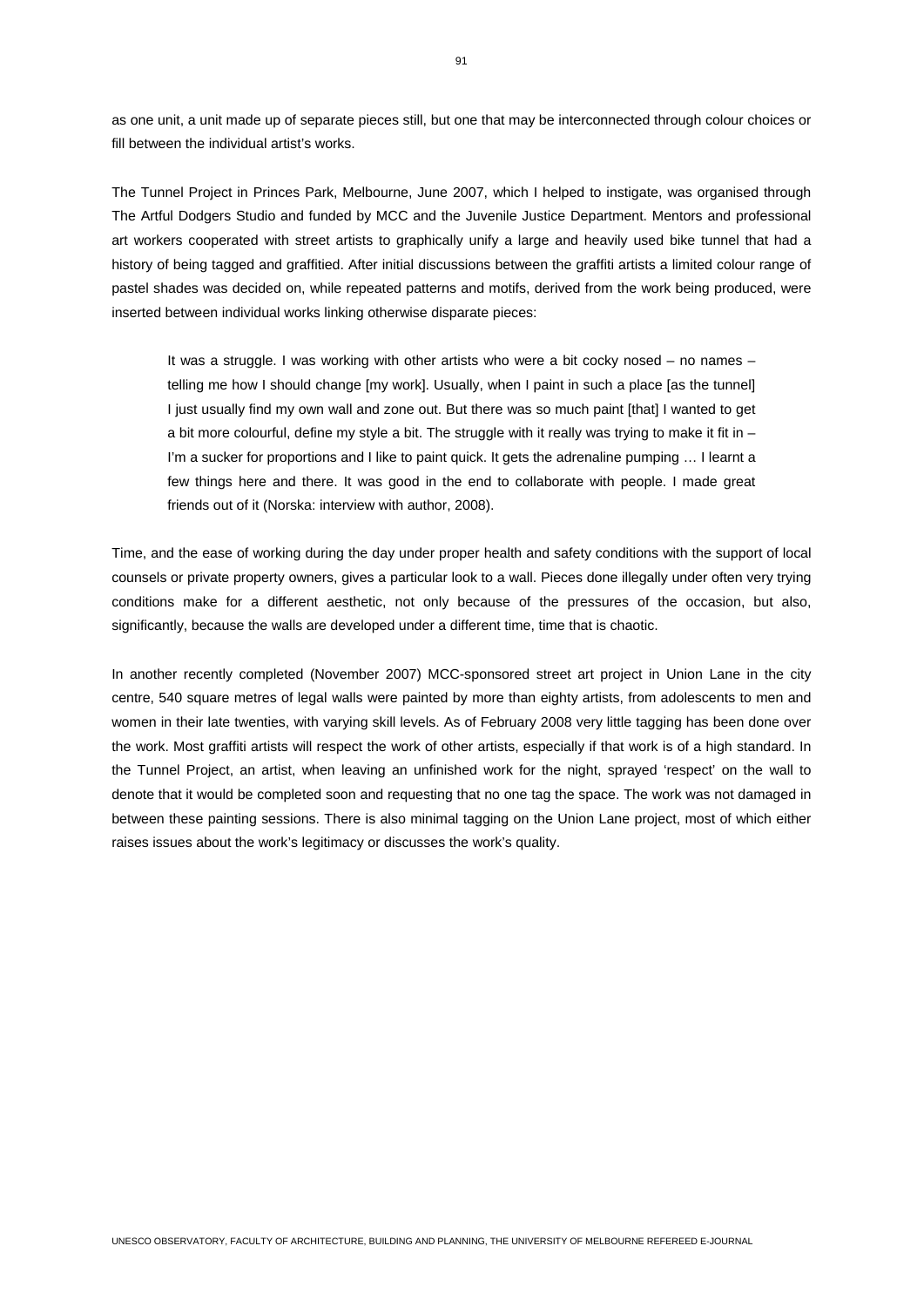

*Comments in Union Lane* 

Fuck Legals (Legals) wrong. You can't burn me, and never will. Give up. Toy!!

Not fine enough for art. Not illegal enough 4 grafiti [*sic*]

Not fine enough for art. Not illegal enough 4 graffiti. The council's current attempt to legitimise some graffiti, which stems, in part, from the motivation of curtailment, if not eradication, sits uncomfortably with those artists who see that it is the work's very illegality that defines their practice. The tension between the law, city spaces, residents and the graffiti artists themselves makes for a complex and fraught discussion, but one that needs to acknowledge the voices of those making the work, and the work's own developing history of styles and movements, as much as those who may criticise it. Legalising graffiti, making it comfortably visible, drawing the artists into the public gaze, making a more homogenous product overlooks the work's own internal unfolding. What sits underneath – or rather alongside – the push for legal exhibitions and legal walls is street art's own history of illegal exhibitions and gatherings.

Perhaps one of the reasons Stan, Bones, Renks and Meow, who made up the 70K crew, were targeted by police and councils, apart form their prolific output, was their style of writing. Whereas Demote, the graffiti artist of long standing, originally from Sydney, can place himself within a perspective of graffiti that refines what he sees as particular styles, styles that are often commented on as being what people enjoy most about street art, the 70K crew consciously eschewed sophisticated designs for rough and intentionally crude writing. Fine lines and sophisticated colour design gave way to large broad rollered tags that occasionally took up the whole face of a building. 70K, the 1970s Kids, a name that harks back to the simplicity of earlier styles, were the ones to be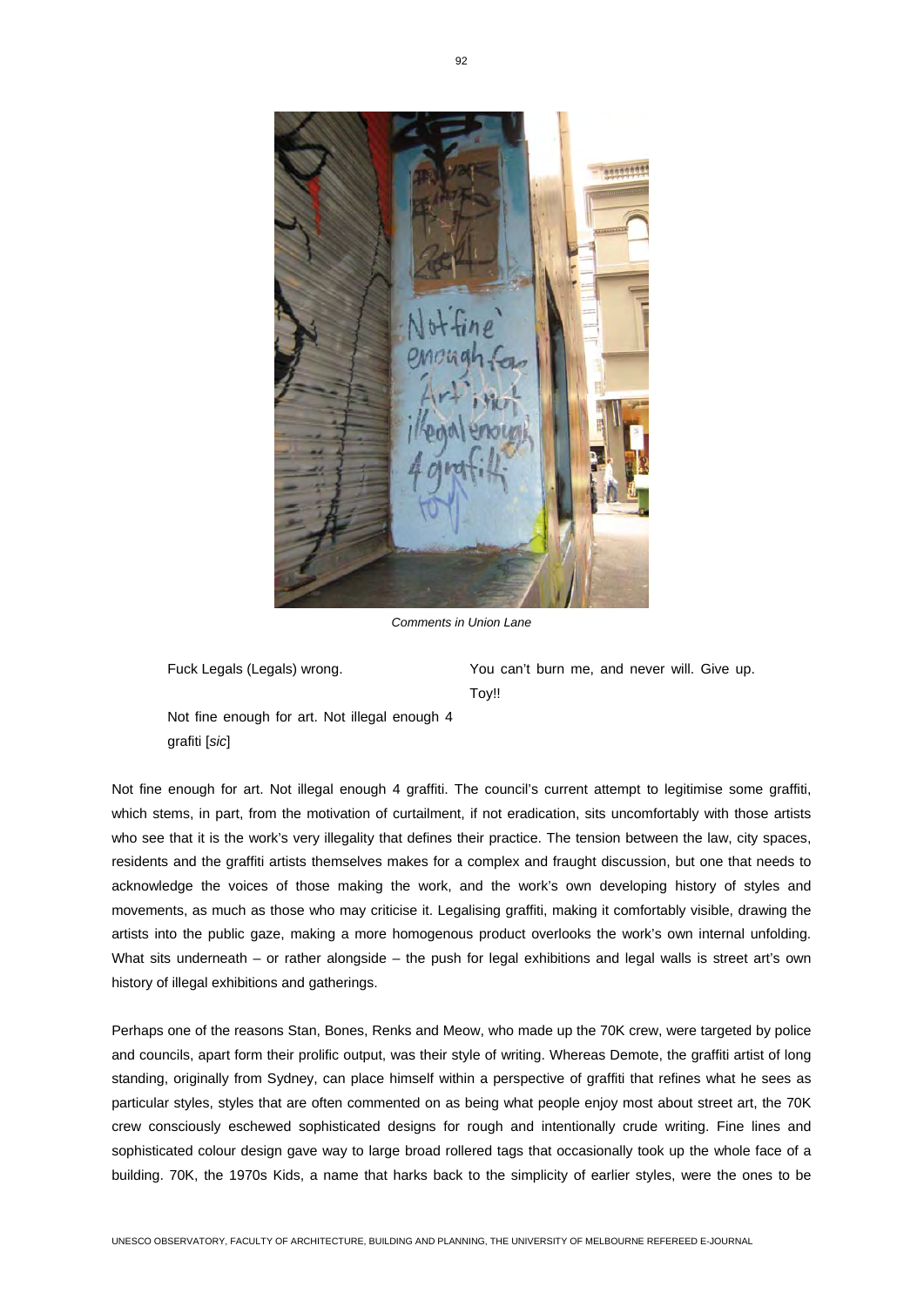arrested and jailed. One of the most audacious crews, they tagged every window in an empty multistorey building in little Lonsdale Street that was earmarked for demolition. In August 2007, after an extensive investigation by the Transit Safety Divisional Response Unit, Renks was arrested and sentenced in the County Court to three months goal. The sentence, imposed by Judge Wood, overturned a ruling by Magistrate Sarah Dawes, who considered Renks "a talented artist" whose remorse was genuine. Judge Wood found Dawes' ruling of a \$30,000 fine and 250 hours of community service "far too lenient" (*Herald Sun*, 23 August 2007). Vandalism is criminal and punishable with a jail term.

Smallman and Nyman, writers on Melbourne graffiti, when defining Empty Shows, that is, illegal exhibitions*,* do not shy away from the use of the term "vandal" when describing the people who were involved in the shows. They link vandal with the term "artists", making them interchangeable. By legitimising graffiti in the eyes of those who sit on council and that "loudest group" – "The people in the CBD who want graffiti removed [who] obviously are owners of property", as stated by Melbourne City Councillor David Wilson (Hansen), the council is attempting to bring the artwork within a field of control through its power to grant permission. But in the eyes of some in the street art community, creating legal walls is robbing the work of its core practice, which is one of illegality.

The main thrust of the *MCC Graffiti Management Plan* is one of eradication and control:

Graffiti is seen as something out of place, which must be erased in order to return the social space to its proper condition. Removal is thus a way of reappropriating the space ... Removal strategies are founded upon the assumptions that graffiti is a blot on the visual field and that its erasure returns the urban landscape to a pristine condition' (Young: 55).

This "pristine condition" is a neutral field that does not actually exist in any urban landscape. Cities are chaotic: there is always construction underway, advertising continually changes scale and technology, businesses go in and out of business, new people move into the neighbourhood bringing with them their own idiosyncrasies, there is pedestrian and vehicular traffic, and new concepts of what kinds of businesses and residences make up a city are proposed and acted upon, all within the boundaries of one metropolis. Graffiti highlights the fact that a city is dynamic and that it reflects a tension between the needs of those who live, work, govern and play within its precincts. English graffiti artist Banksy said in 2003 when he was visiting: "The walls of Melbourne are very noisy, but not in a shouty New York kind of way ... It makes everybody, whether they like it or not, feel more free" (Smallman & Nyman: 86, 2005). It is graffiti's uncontrollability that marks it primarily as vandalism. By engaging with the city outside the acceptable channels of commerce and property laws, graffiti artists seem to threaten a perceived order of the city, and this requires direct action, such as fines, jailing and the banning of the sale of spray paint. Recently, an email was forwarded to me that read in part:

I am one of the lawyers working on a lawsuit which has challenged a New York City law prohibiting the sale or possession of spray paint and broad-tipped indelible markers to anyone under 21. The Court has agreed that the law infringes on artists' First Amendment rights. We won the first round, which was to get a 'Preliminary Injunction' – that means that for now, the City cannot enforce the law. But the lawsuit is not over.

Michael L. Spiegel, 14.2.08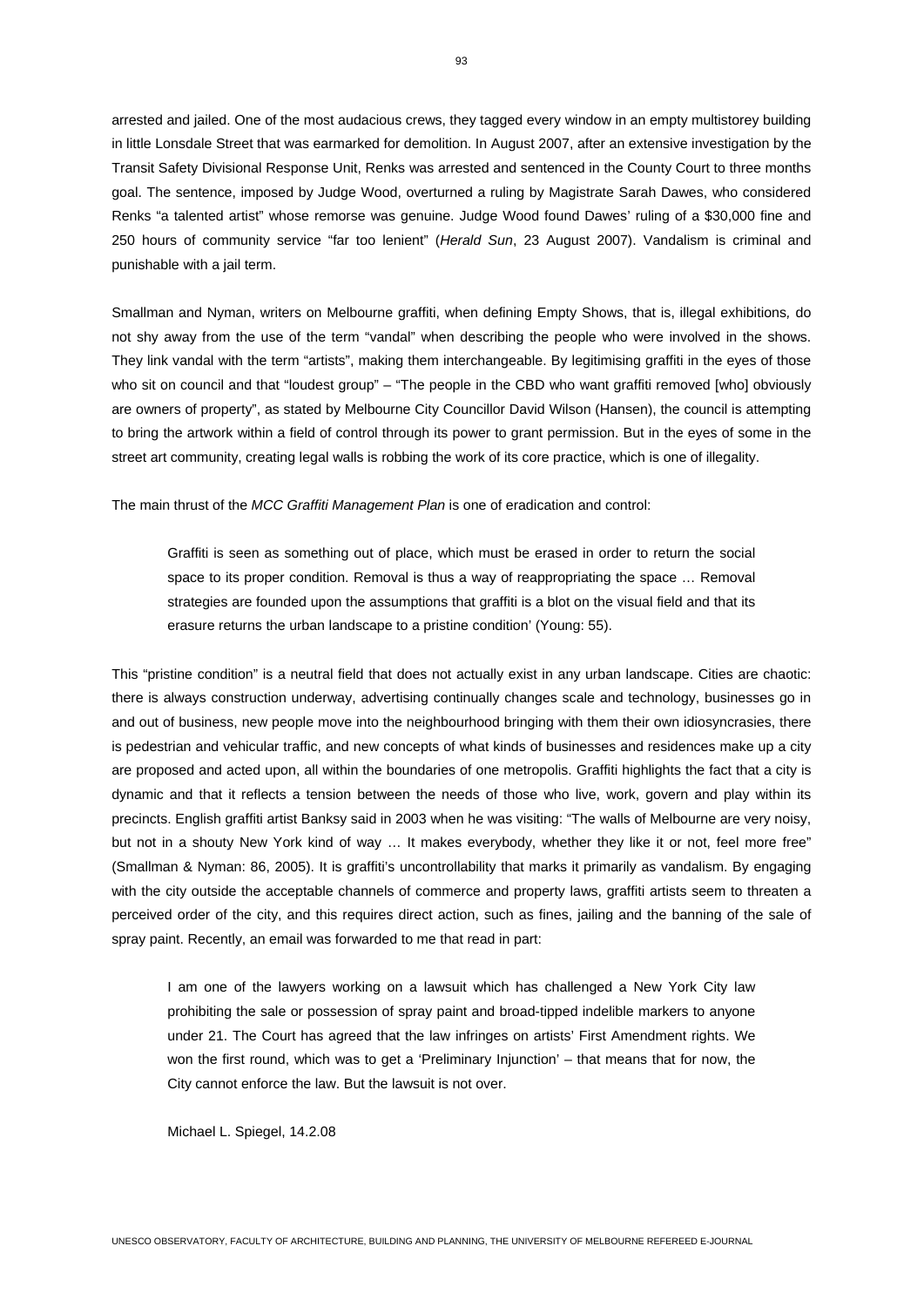New South Wales and Queensland, as well as cities in the United Kingdom and New Zealand, in an attempt to prevent vandalism, have also banned the sale of spray paint, either totally or to people under the age of eighteen. The Victorian State Government's Graffiti Prevention Bill, which is in draft form at time of writing, further criminalises graffiti, reversing the burden of proof from the prosecution's need to prove someone is in breach of the law to the street artists, who now need to prove they have a lawful excuse to carry such items as stencils, paint and paste. Liberty Victoria President Julian Burnside QC has said: "The presumption of innocence has a very long and honourable history and I don't think it is a good idea for politicians to jump in on the spur of the moment and reverse it just because there is public irritation about a particular form of conduct" (*Age*, 21 September 2007). The use of a term such as "irritation" is a far more measured and accurate term when referring to graffiti than is the more emotive and violent language used by certain press agencies and organisations such as RAGE.

I got arrested once … that was a really interesting experience to see how much what we were doing really was illegal and hated by authorities. Like the police they really really hated me, and hated what we were doing. That kinda shook me up and I realised the violence of authority...

Civil, in the film *Rash*, 2005

Since the lead up to the Commonwealth Games and the desire to make Melbourne a clean and safe city, state and local authorities, with the support of such coordinated groups as Love Melbourne and RAGE, have consistently increased the pressure on street artists to cease their art practices by criminalising them, unless such practices happen within areas sanctioned by authorities. At the same time street art is purchased by significant galleries and private collectors, is traded among graffiti artists, and exhibited extensively. It is used consistently in advertising, as it was on 24 February 2008 in the *Age* colour supplement, *Sunday Life*. Two boys, dressed in the uniform of Brighton Grammar School, an Anglican school for boys from ELC to VCE, are standing in what looks like the popular graffiti site, Hosier Lane, holding a street map. Behind them is a colourful wall of graffiti. One of the boys is looking apprehensively into the distance, while another concentrates on the map. They seem at once scared and excited. The ambiguity of the boys' placement in the lane, their stance and facial expressions are close to the place graffiti is meant to hold in the public domain as portrayed by the media. The caption reads: "We teach boys. We encourage your 14 year old to get lost. We send boys out to discover the secrets of the city ... We know they are learning life-skills, but they just think they are having fun." Vandalism sells a private school education. Even the MCC, with its zero-tolerance policy, is using graffiti to promote the city on its tourist information website, That's Melbourne, where it declares: "Culture capital, graffiti capital, open air art gallery – whichever way it is said, Melbourne has plenty to offer to the culture vultures of all ages, just by walking the streets."

The Victorian Government's proposed legislation would criminalise just such practices, which includes all forms of street art, not just tagging. Allison Young, the academic employed by the Melbourne City Council to write a report on graffiti in that city, says of the legislation: "If convicted under the proposed legislation, street artists will face penalties of up to two years imprisonment or a maximum fine of about \$25,600. A sliding scale is intended, with repeat offenders being sentenced more severely …" (*Age*, 20 May 2007). The Graffiti Prevention Bill allows for the search, with a warrant, of persons and their residences, and the seizure of their property. It is also possible to detain and search a person and their vehicle without a warrant when "a member of the police force has reasonable grounds". The legislation states that consent is required to make graffiti "that is visible form a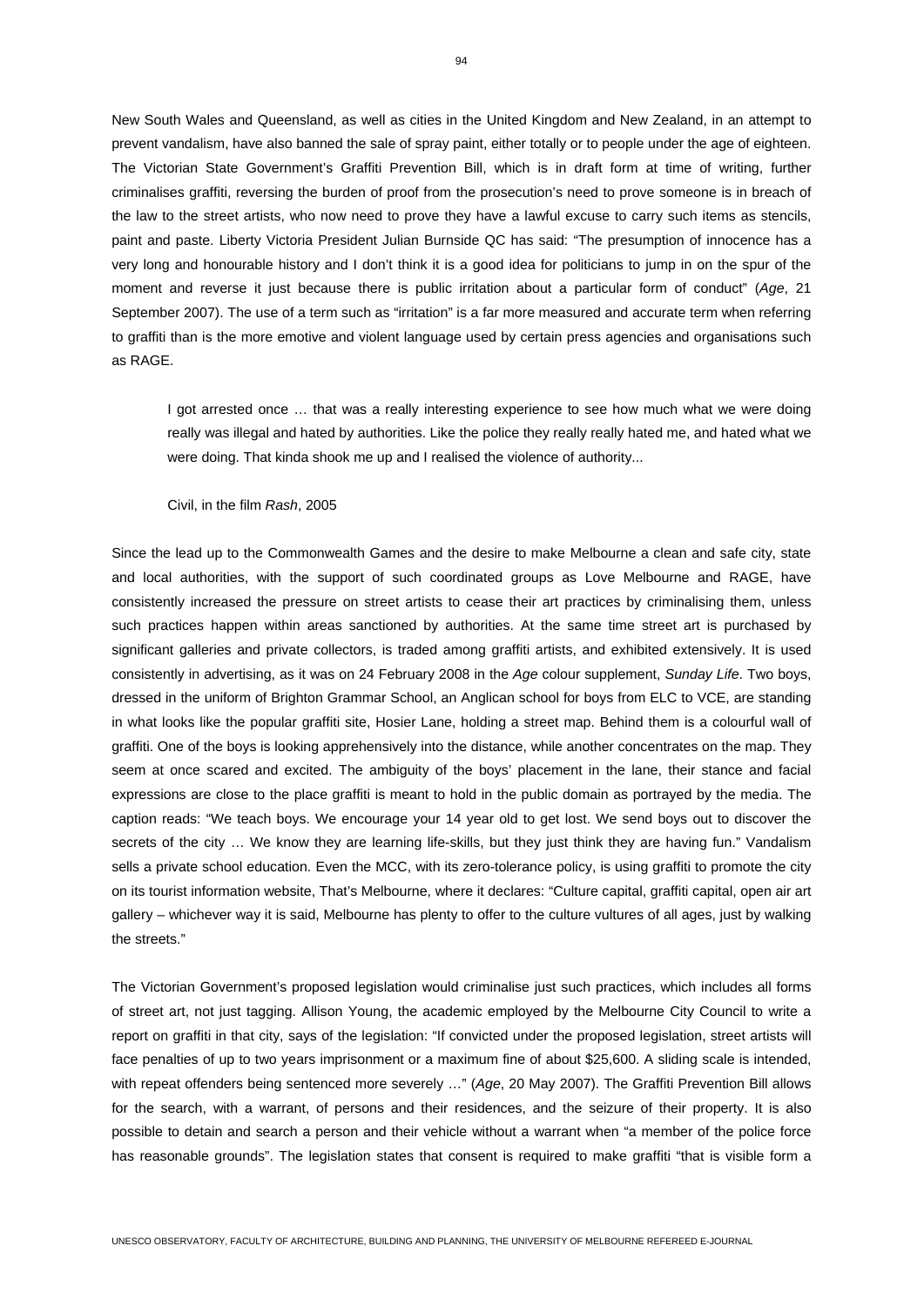public place" and that "a person must not, without lawful excuse, possess a prescribed graffiti implement" (Graffiti Prevention Bill, Exposure Draft). But what is lawful excuse?

The Bill doesn't say. Will people have to prove they're enrolled in an art class that uses aerosol paints? If a gallery sells your stencil art, will it be lawful for you to have the tools of your trade in your bag if you are searched by police? If you are travelling by train to your studio from the artsupply shop, with the bag full of spray paint, will police believe you have a lawful excuse? Or will you end up at the police station waiting to be charged? (Young, *Age*, 20 May 2007).

It is this tension between an understanding of vandalism, legality, permission and art practice that drives not only the debate around graffiti, but also graffiti itself. Local and state governments who enact legislation criminalising graffiti in the name of specific interest groups need also to consider the dynamics of graffiti, its cultural worth and its striving for a voice. In a changing urban environment these challenges should be addressed as the *Executive Summary of Jeju Declaration, Changing Cities Are Driving the World* (2008) suggests – in creative and innovative ways, promoting cultural diversity, social cohesion, and the reduction of social exclusion which are the fundamentals of peace and equality; priorities for the leadership of local government.



*Abstract* 

## **Passionate Journey: A graffiti dérive**

*The dérive is certainly a technique, almost a therapeutic one. But just as analysis without anything else is almost always* contraindicated*, so the continual derive is dangerous to the extent that the individual, having gone too far (not without bases, but…) without defences, is threatened with explosion, dissolution, dissociation, disintegration. And thence the relapse into what is termed 'ordinary life'…* (Chtcheglov 1964: 372).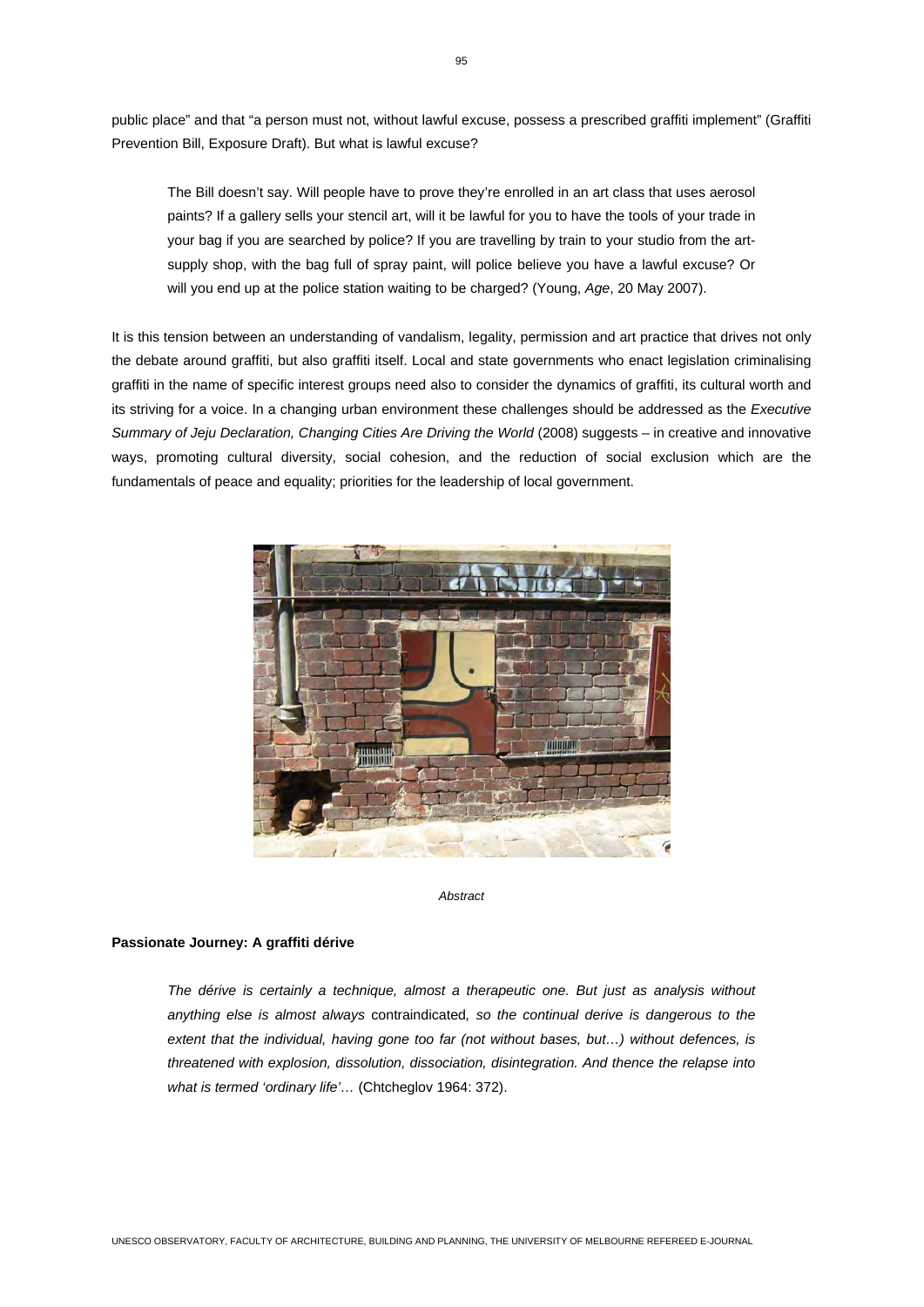

#### *System Compass*

Graffiti is uncontrolled, which makes for an aesthetic of disorder, invites the pedestrian or train traveller to participate in experiencing painterly eruptions that expose the disorder and defacement upon which "the smooth surface of community is founded" (Young 2005: 50). The foregrounding of this disorder may be the basis of that threat that people say they experience when they witness graffiti; however, by walking the laneways of Melbourne – an unplanned network itself (Bate 1994) – by allowing the graffiti to determine my direction and purpose, I became witness to, and through that witnessing a participant in, a landscape that wrought a change on my person. The uncontrolled, repetitious displays of artworks began to disclose another world that sat alongside the one normally walked through. At one point, when I was leaving an alleyway and passing a particularly dense series of walls and interactions, I felt overwhelmed by the sheer quantity of work I had seen and the commitment of those who produce it. The city was being turned on its head. Artists were operating throughout the city in a consistent and dedicated fashion, which was emphasised through persistent styles and individual tags. This dedication and repetition made for a connectedness between laneways. Styles began to tell stories.

Mine's more advertising on the street [than traditional art practice], more making logos and trying to do stuff, similar things so people can recognise them. Not doing something different all the time, because no one will really know. You can put your name there, but I prefer to do it with logos … Some people do tags, some people do logos or similar things to get noticed. You have to change them; sure you've got to change them, it would be boring if not, but you try and keep the same element to stuff (Sicks1: interview with author, 2008).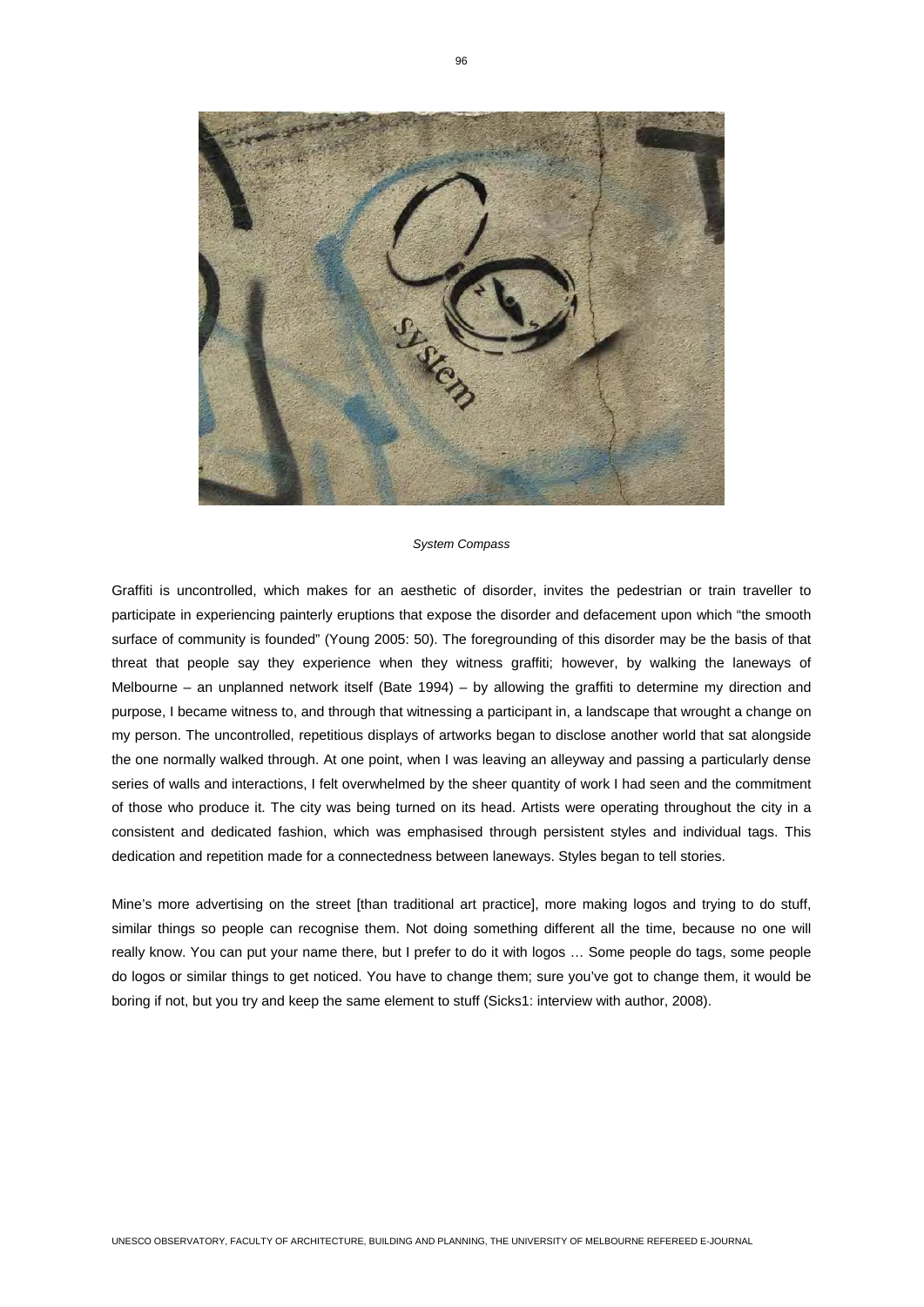

*Sicks1, Union Lane* 



*Sicks1, Lush Lane*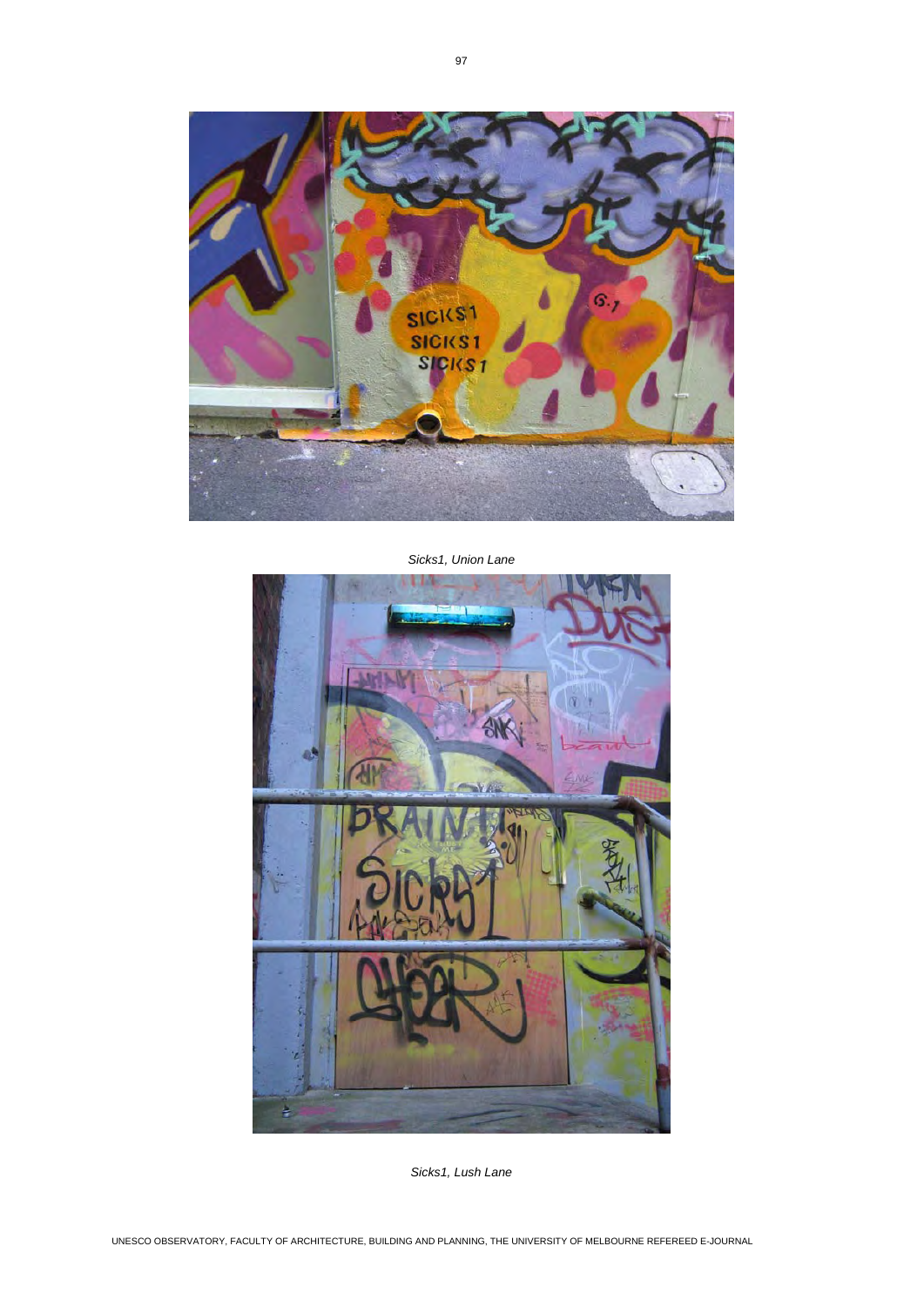These walls and doorways that I was exploring had successfully, temporally, inverted my appreciation of what constitutes the city.

In the 1950s Guy Debord, with members of the Situationist International, developed a concept of the dérive, which they described as being "a passional journey" as well as a thought-full process, an "ecological analysis of the absolute or relative character of fissures in the urban network" (Debord 1958: 45). It is a practice in which "one or more persons during a certain period drop their usual motives of movement and action, their relations, their work and leisure activities, and let themselves be drawn by the attractions of the terrain and the encounters they find there" (Debord 1958: 50). It is this practice that I attempted on Monday, 18 February 2008.

# **THE DÉRIVE**

As I drove into Melbourne the Australian Broadcasting Corporation's AM radio station 774 announced extensive train delays due to vandalism. I knew that as part of the State Government's graffiti strategy private transport company contracts meant that if a train was graffitied it was to be taken out of service until cleaned, and this could be a reason for the delays. But travelling home later in the day, by train, I read in *MX* (the free newspaper handed out as you enter the station) under the heading of "Rail Chaos", that a "copper gang" had hit the trains. "Copper cable thieves delayed trains on three Melbourne lines for up to eight hours today. Connex staff discovered 'significant' lengths of copper cabling, used for signalling systems, had been stolen at 4am …" (*MX*, 18 February 2008). The term "vandalism" now extended to organised theft.

On the drive into the city that morning my friend had suggested beginning the dérive at ACDC Lane because he had walked through it himself a few days earlier with a visitor from Hong Kong. The laneway runs off Flinders Lane, between Russell Street and Exhibition Street and tags mark its entrance. Nicholas Hansen, director of *Rash*, a film on the Melbourne graffiti scene, said in discussion after the showing of his film at the 69 Smith Street Gallery, Collingwood, that tags function as the colonisers of an area. They appear first, paving the way for other artists to develop their work. Tags are written, and then a stencil may be sprayed. Posters and stickers either sit beside these works or begin to obliterate earlier pieces that have faded, or that newer artists don't appreciate. There may even be rivalry between artists using the laneway, which means works are defaced or gone over completely, or maybe because there is just no more space left. A large piece could be introduced that is then surrounded by smaller stencils and posters. A resident who doesn't like the work may paint out sections of the wall, as I saw happen to the work of Prism, a stencil artist, in Mclean Alley. The wall is suddenly a palimpsest of icons, logos and writing. It is a conversation being held in public between members of that public, and it is messy. It is not a formal discussion such as legal works, which may be considered within a developing aesthetic, but an informal discussion in which people may interject and create different dialogues over time.

The first stencil on the walls of ACDC Lane was of a young boy on a bicycle. He is accompanied by a bird, which is perched on his head between a hat made of feathers and a rabbit carried in the basket on his pushbike's handlebars.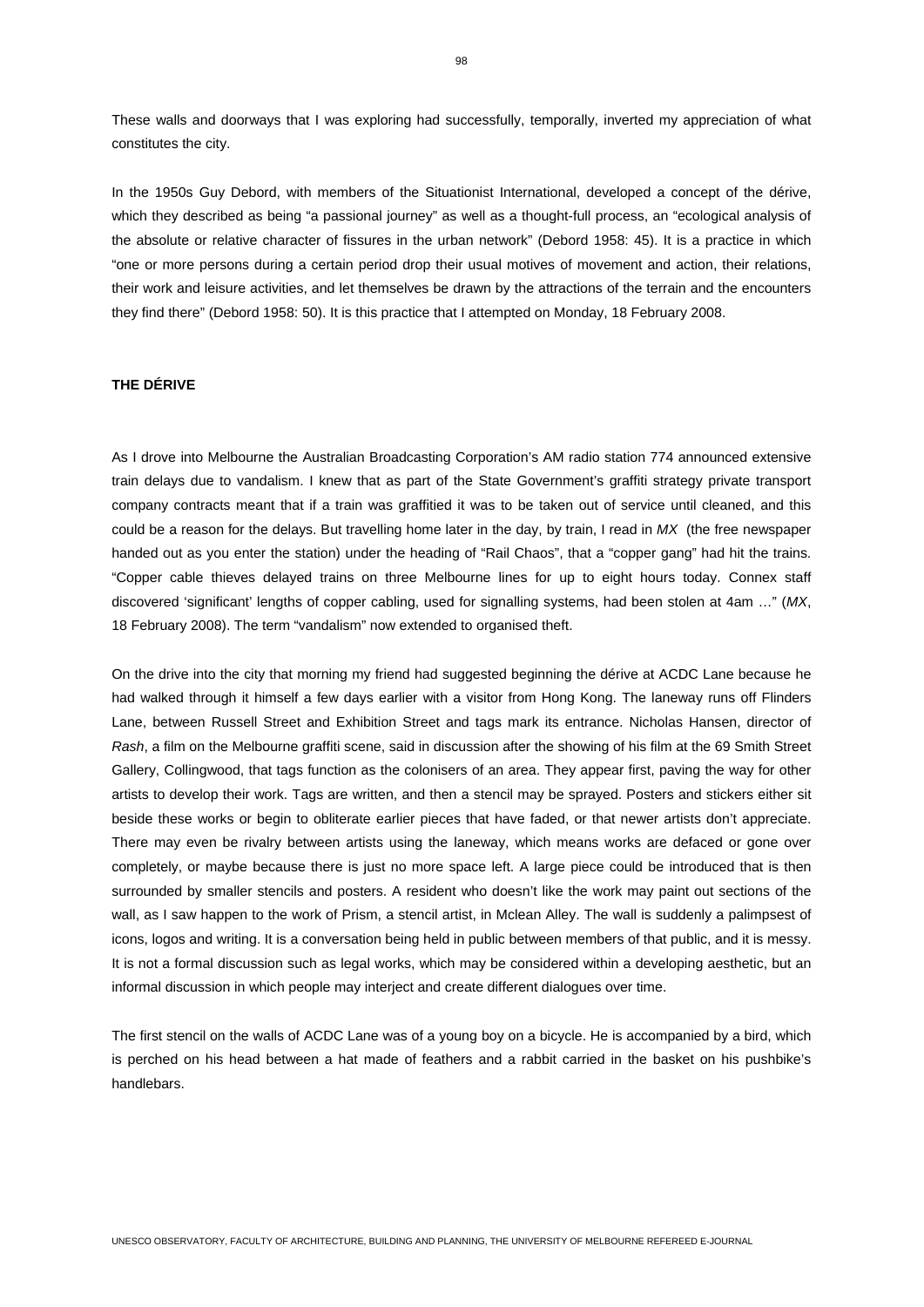

*Stencil Boy* 

**Duckboard Place:** In Duckboard Place, which connects to ACDC Lane, I discovered the work of a well-known artist who paints faces over and over, using only recycled materials. In a corner, above the right hand face of one of the two heads he had painted in this laneway, was a small sticker by Mr Happy, approximately 10 x 5 centimetres that declared, "Colour Your City with Graffiti brand crayons, a Happy product".



*Happy*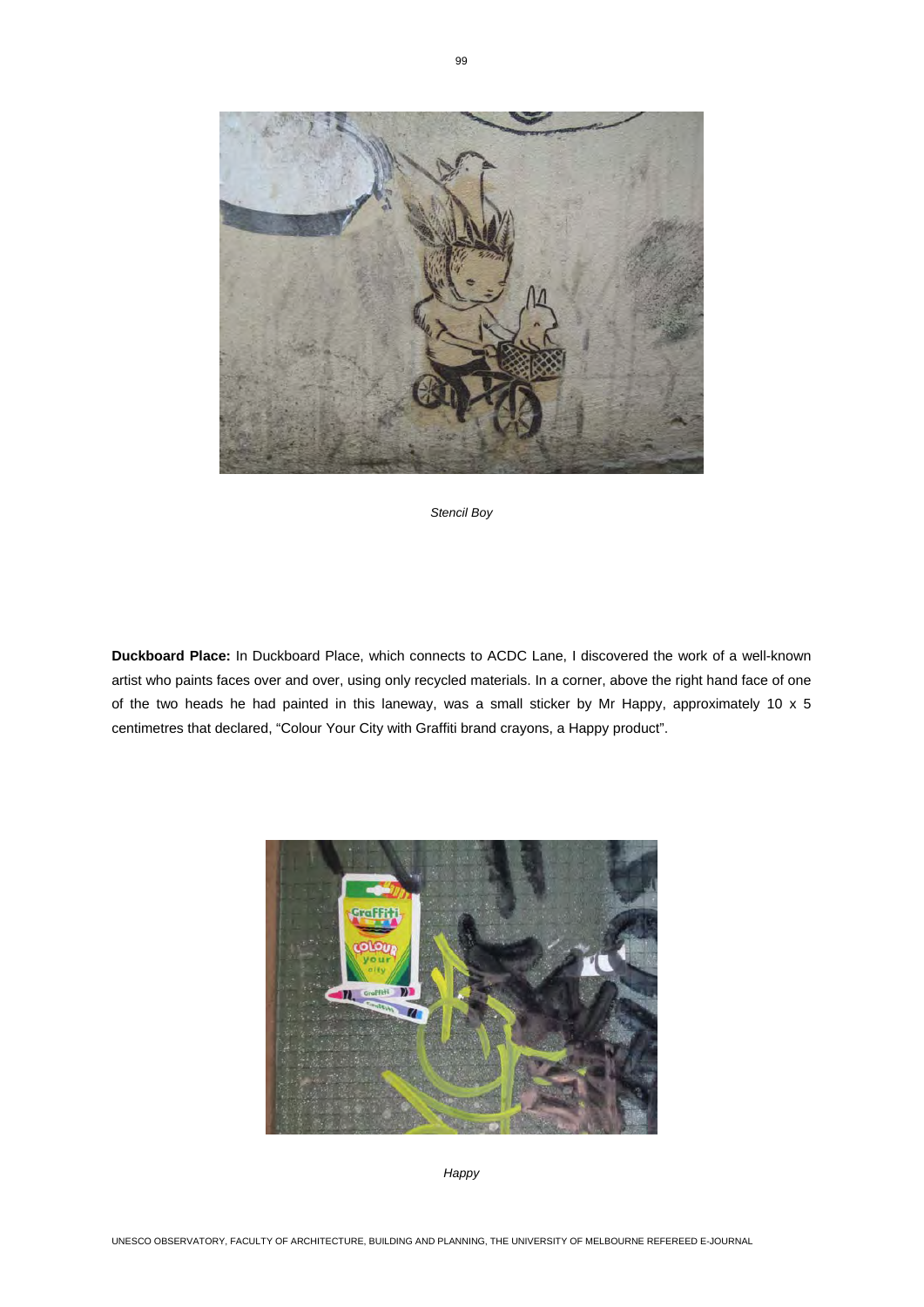**Finders Lane:** Passed minor construction works on Flinders Lane, the city's key commercial gallery precinct that houses Australia's densest concentration of commercial galleries. A tag sits directly opposite gallery signage, establishing a playful and revealing juxtaposition, pitting one show against the other. The tag signifying graffiti's illegal exhibitions, or Empty Shows, created in abandoned buildings in and around Melbourne.

When a venue was found, a date for a show was set and word spread through a network of vandals and artists. For several days leading to the opening, they silently accessed the site creating works directly on the walls inside. Details of the opening were then spread by discreet flyers and word of mouth so as not to alert the authorities. Opening night, the crowds numbered well into the hundreds … [providing] artists with an opportunity to exhibit without compromising their ethics' (Smallman & Nyman 2005: 11).

And in the rotunda at the Edinburgh Gardens in North Fitzroy, an inner city suburb of Melbourne, stencil and other street artists held exhibitions, called See Saws, approximately once a month. People would display their work and "at the end of the night anyone could take home a piece of art" (Dew: 11, 2007). This informal and unofficial event reflects a community with a vital culture. As Anne McDonald, curator for Australian prints and drawings at the National Gallery of Australia in Canberra, which has collected the works of street artists Marcsta, Dlux, HaHa and Vexta, has said, "We focused on Melbourne because it seemed to be the most dynamic area of stencil art". The gallery has purchased 300 stencil designs by more than thirty artists, which took "three years to compile". They document the explosion of street art in Melbourne between the [19]90s and 2004, when the city's council announced a widespread graffiti clean-up operation before last year's Commonwealth Games … (*Sydney Morning Herald*, 9 April 2007).

**Hosier Lane:** Popular with tourists, Hosier Lane is a council-sanctioned graffiti laneway. It has a high profile and is in close proximity to Federation Square, the Australian art complex. The laneway is being continually reworked; it is probably where the boys from Brighton Grammar were photographed. The rubbish bins are tagged, as are the windows, walls, doorways, and even the road surfaces. It is a beautiful mess. The tagging of the road surface recalled chalk writing I had seen in Shanghai produced by an unemployed woman. Every day she wrote her story in meticulous characters on footpaths throughout different precincts of the city; as soon as she was finished, the characters were walked over, rained on and obliterated. The impermanence of her work – and the persistence of her actions – were similar to the work in Hosier Lane. Both, in quite different ways, expose their cities to a life other than that generally displayed on the city's walls, or within the city's shopfronts, that world of cleanliness, ease and prosperity. This parallel city of graffiti disrupts the spotless and sanctioned advertising through its frayed appearance, a messiness created through its production, like the clothes or hands of a builder's labourer, who, having left work late, you might see on a tram sitting among the suits and dresses of office workers. The woman in China, while she wrote the characters that explained her predicament, knelt on the ground as if she were scrubbing the floor. When you spray a stencil it is difficult for your fingers not to be stained by paint.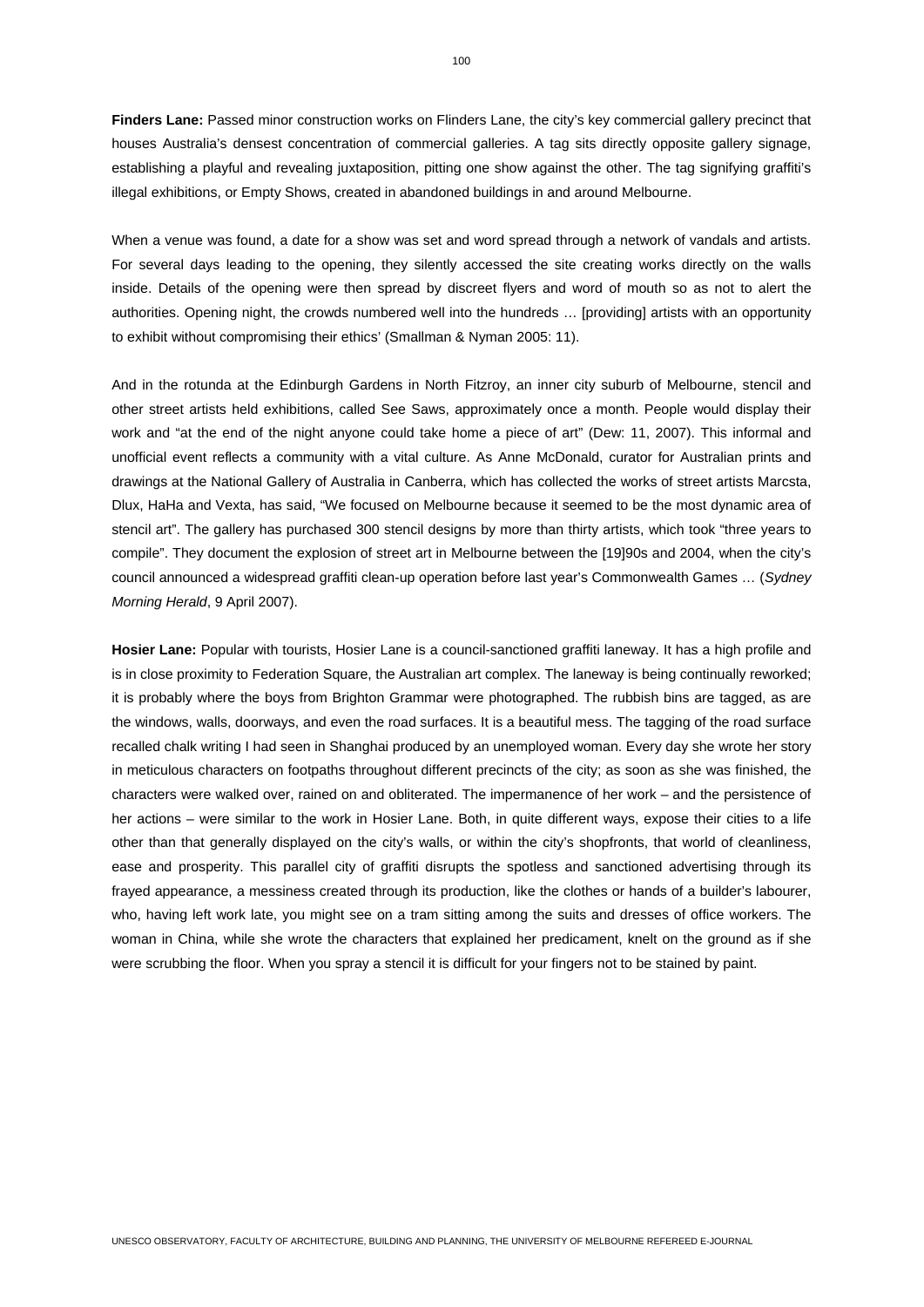

*Hosier Lane*  U

*Shanghai Street*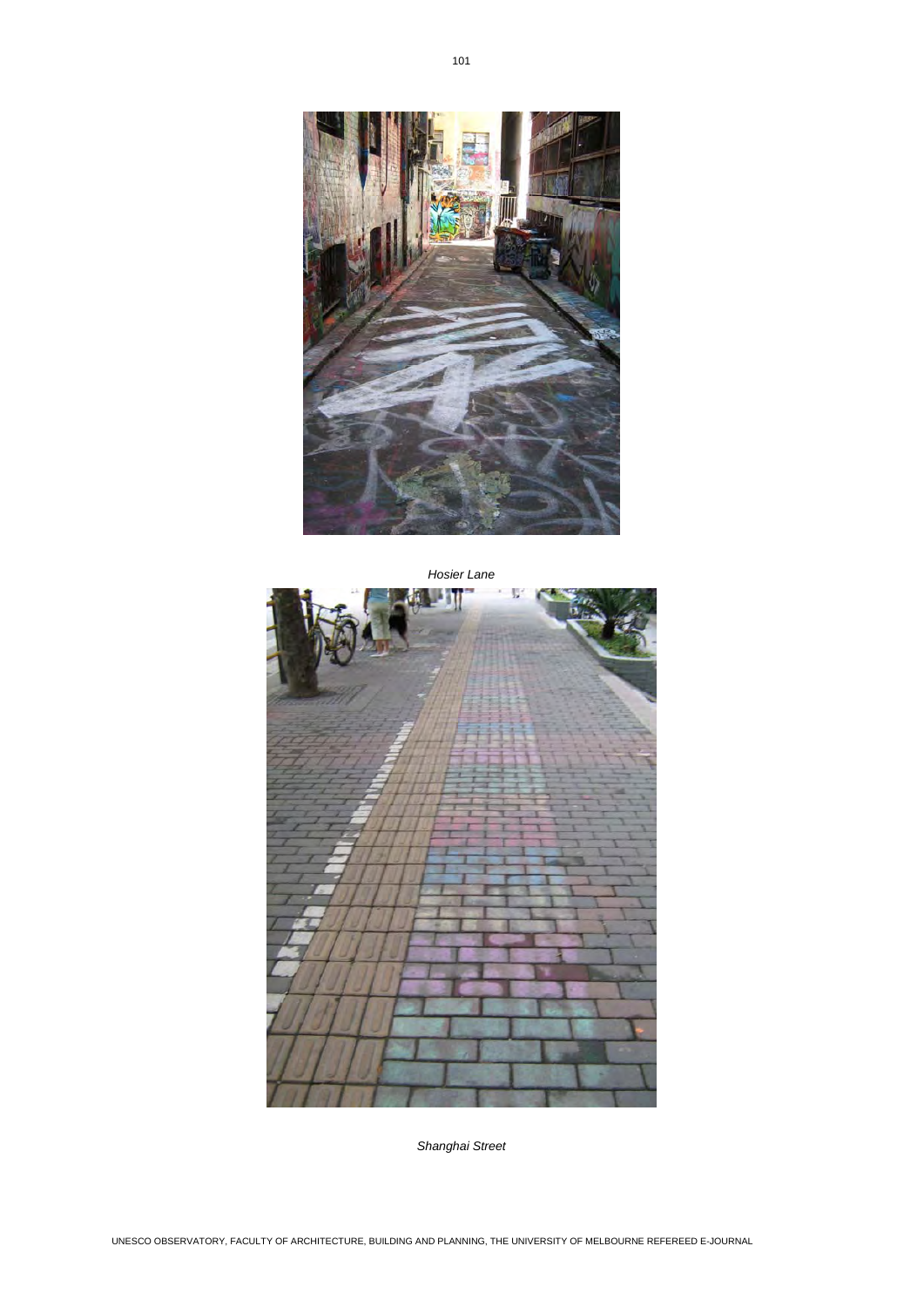**Lush Lane:** Off Flinders Lane, directly opposite the boutique Adelphi Hotel, is a converted warehouse and part of the city's expanding urban renewal. Two stencils and a small three-dimensional object make for a discreet personal discovery, even though the wall's multiple histories and numerous visitors are obvious.

**Australia the Gift:** Crossing Swanston Street I wanted to make a note of which laneways I had been drawn into. Near the corner of Flinders Lane and Swanston St is Australia the Gift, a souvenir shop with its own FM radio station that advertises tourist sites in between playing classic hits. Here I purchased a turquoise pen that had the words "Melbourne Australia" inscribed on it and the picture of a running kangaroo printed on its side. The shop was busy: people were looking at and purchasing beach towels, bamboo didgeridoos, kangaroo skins, Melbourne mugs and caps, hand-painted returning boomerangs and, in brown paper bags with "Koala do-do" printed in green on them, chocolate-coated peanuts. The confusion and colour of this shop reflected some of the sense of confusion and messiness that I had experienced in Hosier Lane and would later encounter in McLean Alley. Even though graffiti is being bought by the National Gallery of Australia, and buyers travel from overseas to purchase direct from artists, it still has, for most people, an illegality, a cultural appeal something akin to the merchandise in Australia the Gift.

**Centre Place**: "All cities are geological; you cannot take three steps without encountering ghosts bearing all the prestige of their legends" (Chtcheglov 1953: 1). Off the narrow and packed Flinders Way Arcade, high up on the walls in Centre Place, a small return, are the City Lights light boxes that have been displaying temporary exhibitions curated by gallery director Andrew Mac since 1996. Centre Place is wrapped in graffiti, now extending even over the display cases. This site, where only two months before I had watched two women and a young man painting huge, intricate cute images in fine line and soft colours, was now in the process of being dismantled to make way for a walkthrough to Elizabeth Street. Pneumatic jack and hand-held sledgehammers were being used to smash through the west wall as I spoke to the foreman of the site.



*Construction site*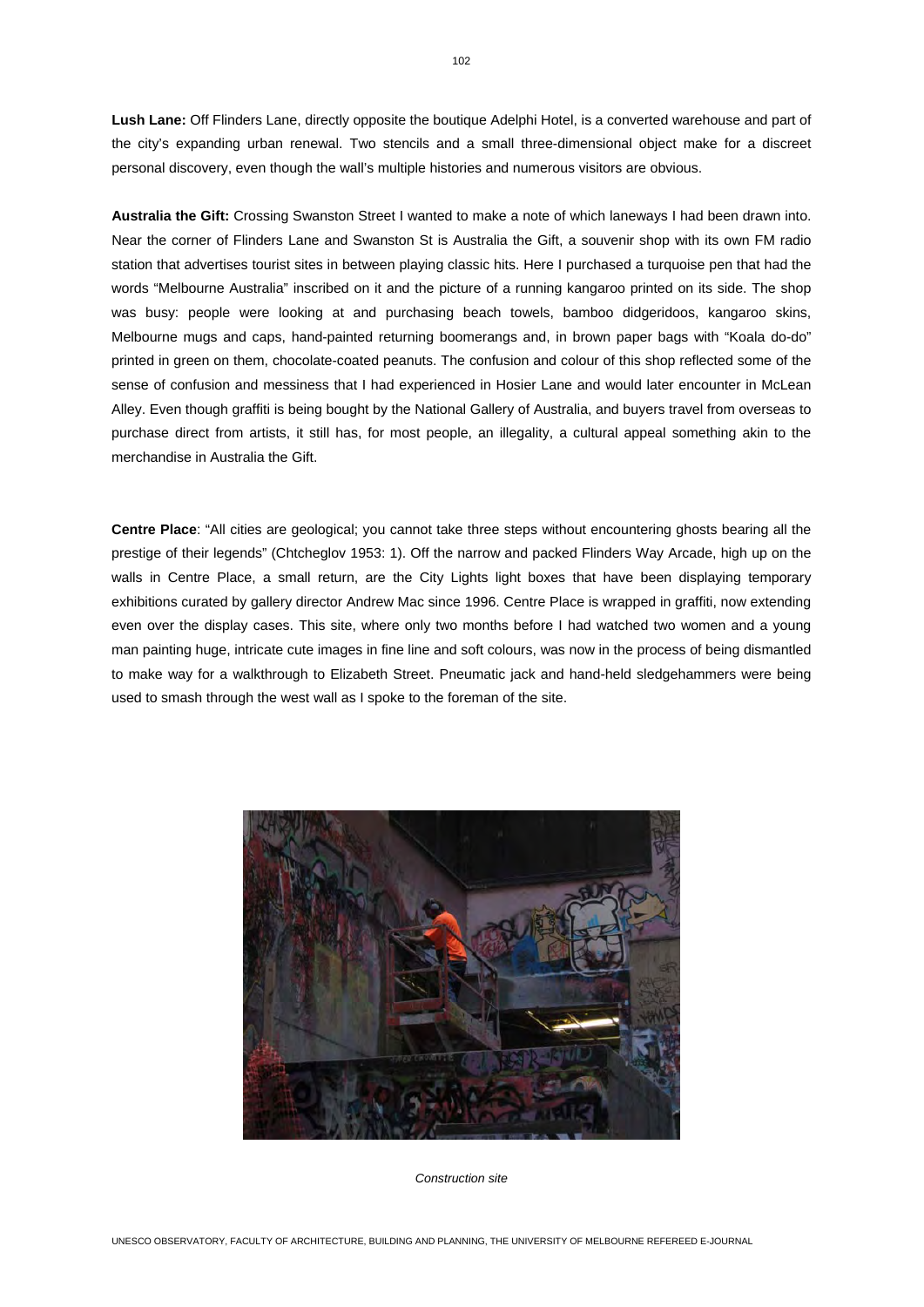**Union Lane**: This is the site of a recent Melbourne City Council legal graffiti wall. It has been said that graffiti, that which drives my dérive, is a mess, one that "must be erased", that it "is uncontrolled" and gives "the impression of a lack of order on the streets" (Young: 60, 2005). But it is this very mess that is one of graffiti's most potent aesthetic appeals for me.

**Department stores:** The shortest distance between Union Lane and the entrance to the department store directly opposite is a straight line. Just inside the store's large glass doors is a perfume counter. Behind glasstopped counters, sales assistants busily clean and arrange merchandise. The light is as bright as the new stores at Melbourne Central, which has one of the first legal walls in the city and leads out into Swanston Street. This uniform brightness, in which everything is neatly displayed, contrasts to the changing ambience of the street. Out the back door, past watches and small leather bags, suits, casual wear and socks, an eye-catching dribble of black paint in an alleyway leads me to the rear entrance of another department store and an expensive array of men's suits. Tags and writing have begun to use the natural drips and splashes of inks and paints in the design of lettering. There is an intentional messiness, a look of controlled mistakes within the works. It is this controlled drip – like the street's ambience – which contrasts to the shops' bright interiors that leaves a lasting impression as I cross the street.



*Melbourne Central* 

**Church of St Francis:** Graffiti has been scratched into the second last pew on the right hand side of the aisle. "Linkin Park" it reads, twice.

103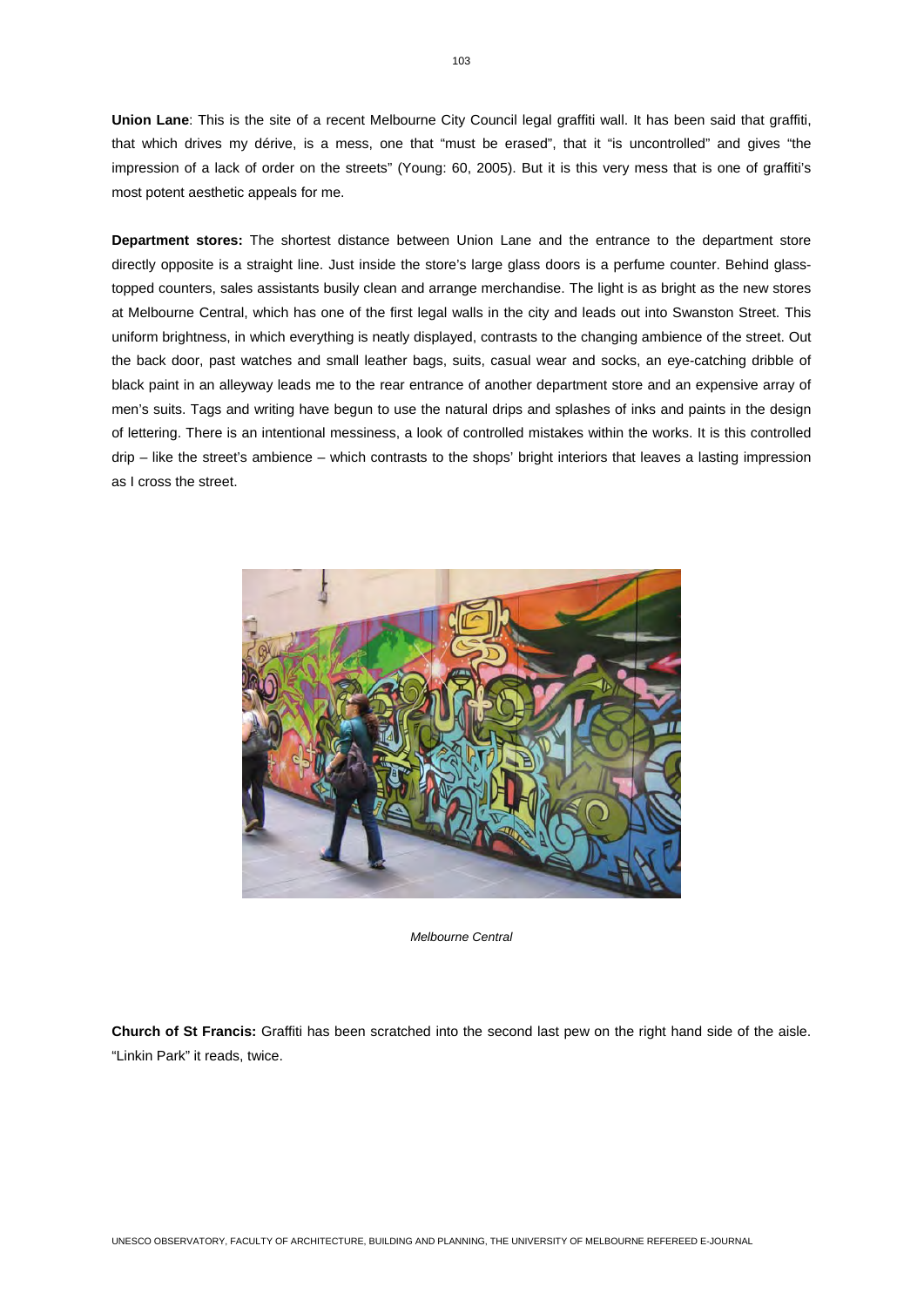



**Zeverboom Lane:** The site of my first stencil.

**Little Lonsdale Street**: Here, a sign plastered with stickers, small stencils, posters and tags has a distinctly Australian feel because of HA HA's paste up of an Australian Rules footballer at full stretch. Banksy has been described as "a modern-day cross between Michelangelo and the Scarlet Pimpernel" (*Age*, 15 January 2008); Perhaps HA HA could be seen as a modern-day Ned Kelly, after one of his most recognisable stencils. A car park, to the right of the sign, has been tagged with huge loose scrawls, sprayed from fire extinguishers filled with paint, which cover a two-storey expanse.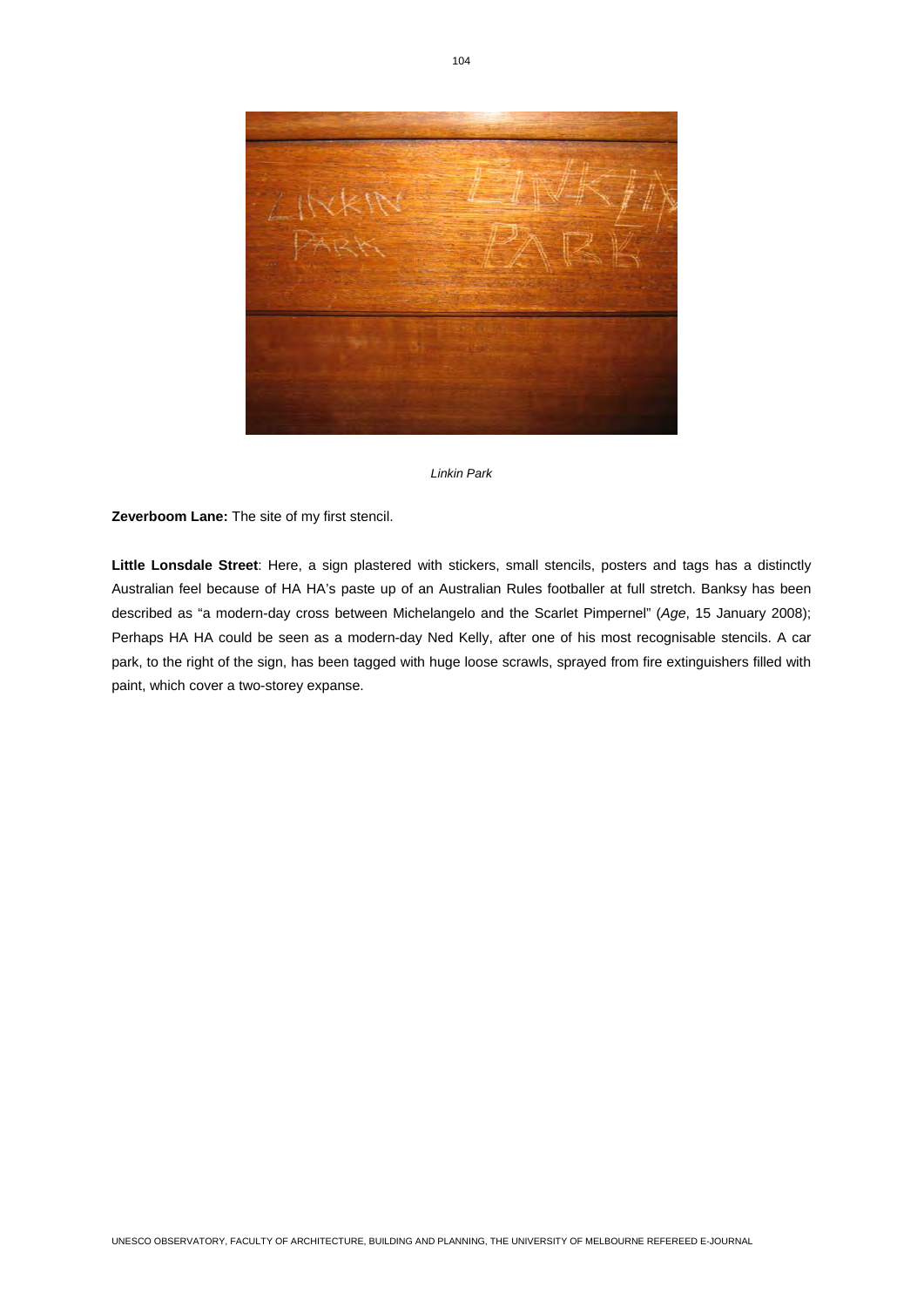

*Stickers, stencils and tags* 

**McLean Alley and Flanigan Lane:** I felt malleable, yet my concentration was strangely focused. I was beginning to get tired and yet I was smiling. The layering of graffiti in this precinct was dense and complex, creating chaotic conversation. Works had been painted over with a broad brush, broken windows of a boarded up basement had been delicately tagged, stencils overlaid each other, tags and stencils reached above the second storey of buildings and down to street level, and a small landscape painting, complete with painted frame, was partly obscured by a large bubble throw up. From here I turned into Latrobe Street, saturated with the energy of the artworks and the possibility of yet another, different city.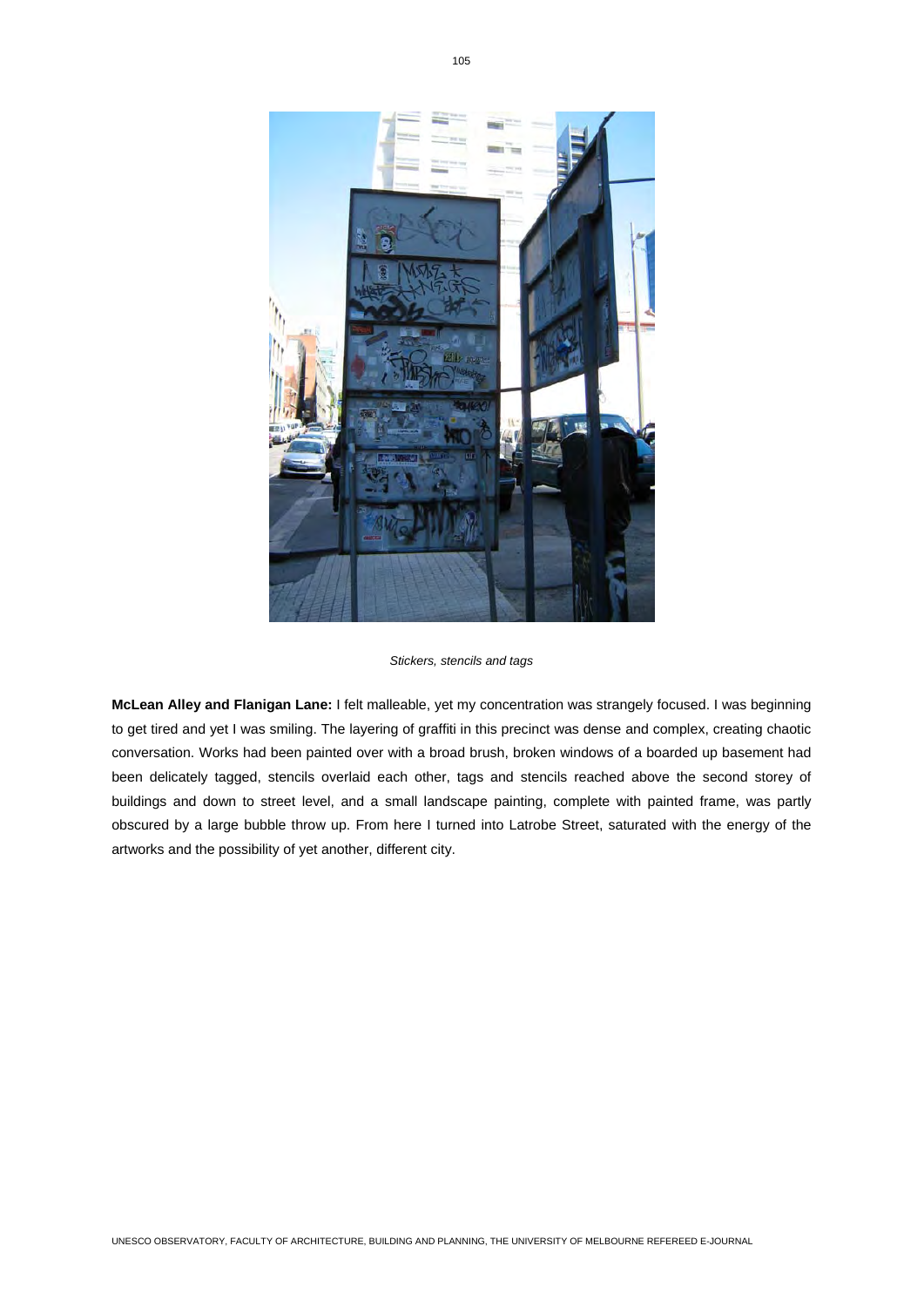

*Corner Latrobe and Swanston Street*